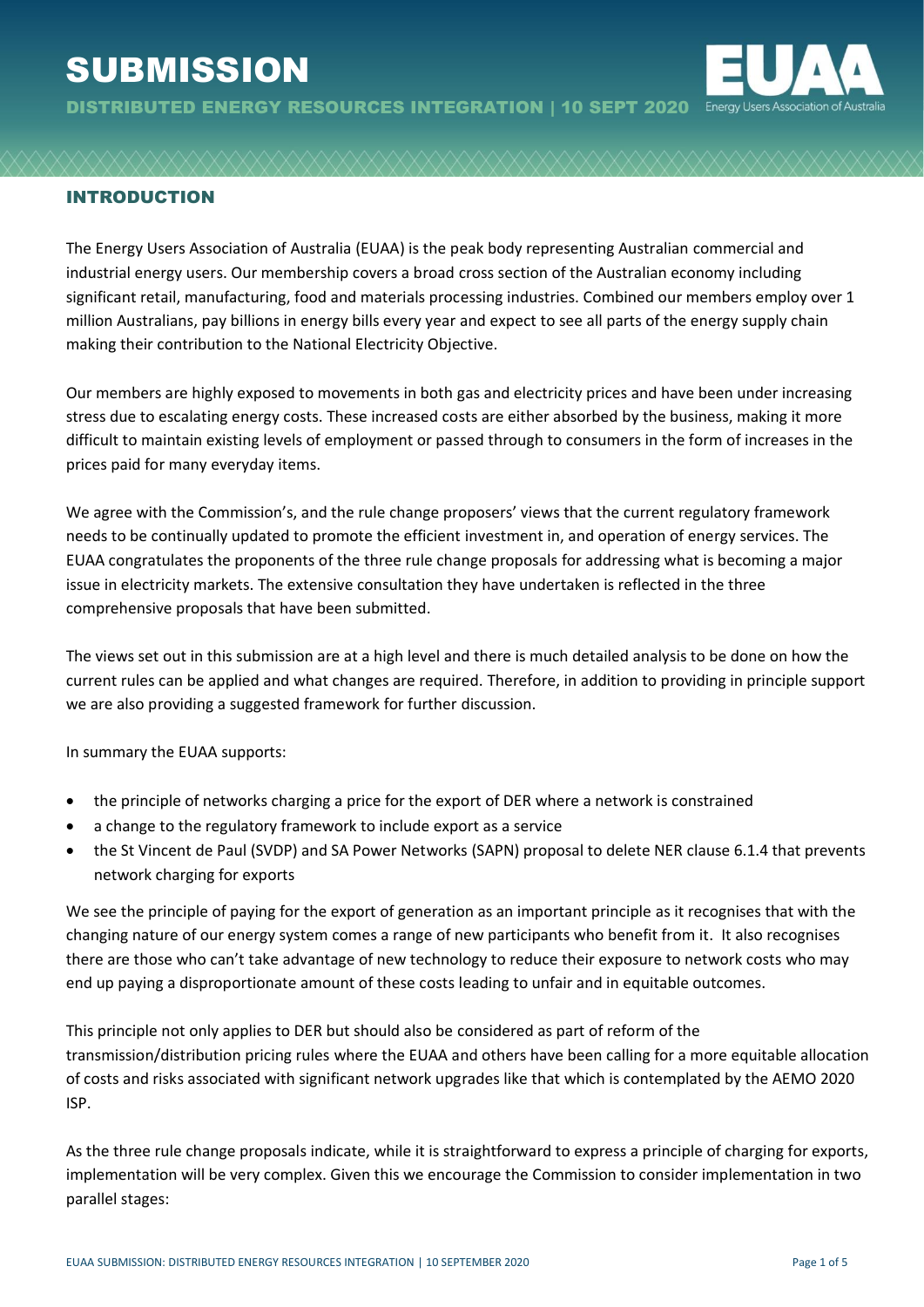

#### *Stage 1*

Applying the SVDP proposal that the networks publish both the size of the constraint by location (we recognise this may be easier in Victoria given its smart meters) within its network and provides a c/kWh price for removing that constraint where it exists, all part of a negotiated service. The price would be unregulated. This information would provide an incentive for energy management services companies to engage with DER producers to provide innovative non-network solutions.

### *Stage 2*

This would involve the establishment of a regulation framework for the development of regulated services and prices that would be subject to the various incentive schemes. Pricing would reflect the SAPN proposal that the export price should include the benefits of delayed or avoided network augmentation as a result of increased DER, but not the TEC/ACOSS proposed net benefits test. Locational prices would continue as we consider postage stamp prices to be inefficient and inequitable for export services. The transition to full cost reflective export tariffs should be implemented as quickly as possible to limit any further increase in the current level of cross subsidy from those who do not have DER capability to those who do.

We see Stage 1 as having two significant advantages:

- its simplicity means it can be quickly implemented compared with the other proposals that will require significant time and resources to develop regulatory frameworks e.g. service standards and STPIS
- it focusses on the efficiency and productivity of the whole electricity supply chain, not simply as a method to increase the level of a network's hosting capacity to facilitate an expansion in DER.

The EUAA considers that the aim of charging for exports should not be a narrow focus on increasing network hosting capacity to maximise DER just because prosumers like to get the export income. Further, we are not against reducing the carbon intensity of the grid – but we want to ensure it is achieved efficiently. We are not convinced that increasing DER hosting capacity for rooftop solar is the most efficient pathway. A narrow focus on hosting capacity risks overbuild of the network, stranded asset risk, inequitable cross subsidies and higher costs of ancillary services to ensure reliability and security.

We consider that the aim should be much wider - to provide opportunities to the market that leads to optimisation of the export capacity, provides the efficient mix of network and non-network solutions and contributes to improved productivity of the whole supply chain. Stage 1 could lead to many innovative ideas that delay or remove the requirement for augmentation.

This improved productivity would be facilitated by networks proposing a negotiated service option by offering a locational price and service. It would be up to the network to decide what level of granularity it provides in its locational pricing (e.g. how many different locational prices) and how often those prices change.

Where there are no constraints, the price would be zero and prosumers would be able to install DER and not pay for exports. Where there is a constraint, prosumers would have the option, as they do now, of accepting the constraint and doing nothing, or they can pay the export price and seek value from unconstrained exporting.

The existence of the export price would provide a signal to market players to offer a range of non-network services to prosumers to get them to sign-up for their exports with the service provider doing the negotiation with the network. This may be a private provider of a community battery that members can use for storage and withdrawal or it may be more complex offering where the aggregator is in the ancillary services market and agrees to share the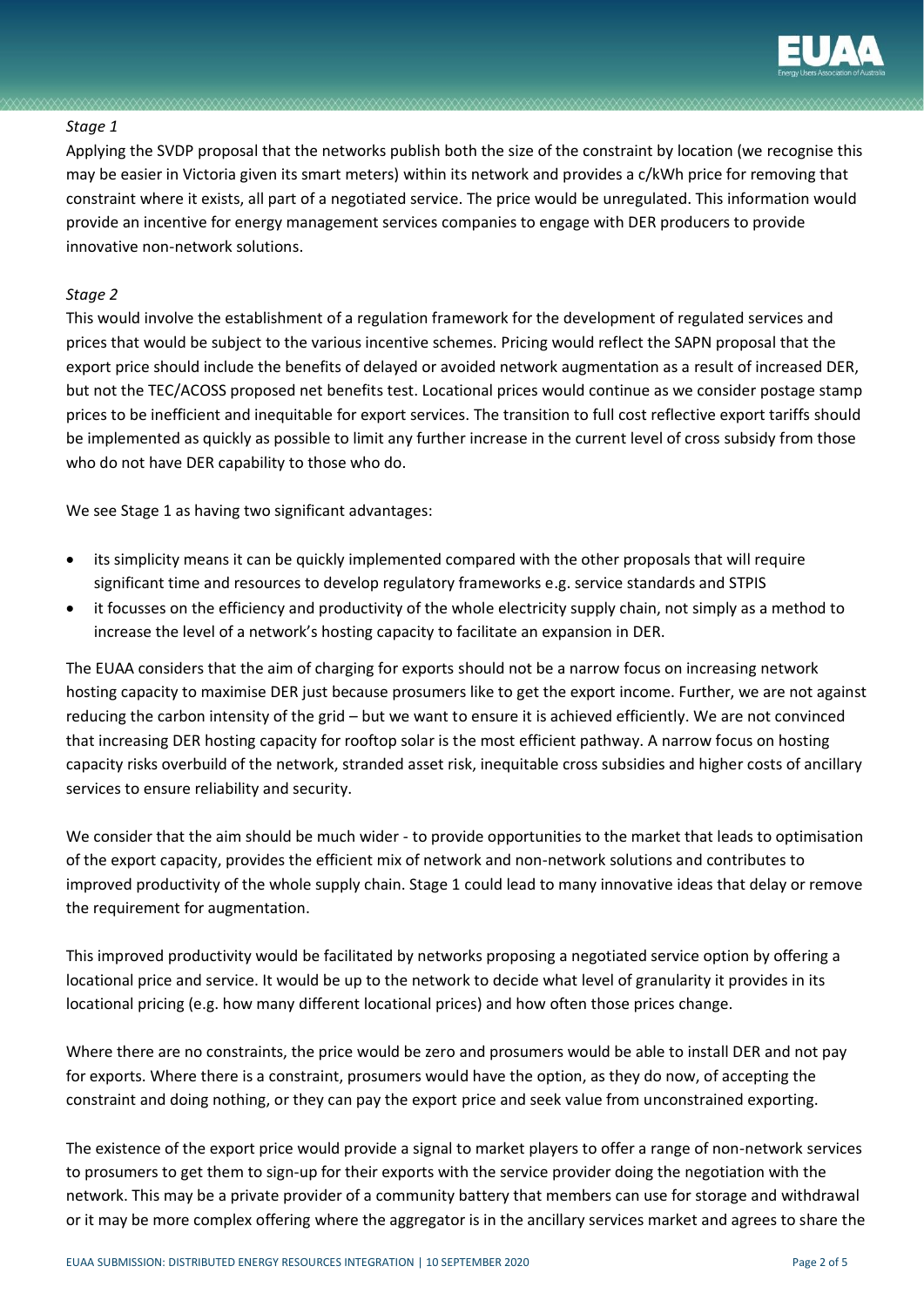

income with the DER prosumers. This approach seems to fit in well with the objectives around a post 2025 market design that lets the market work where possible.

The key here is that implementing Stage 1 does not require a detailed and lengthy regulatory process to develop service standards. A range of services are developed by the private market and can be put in place very quickly. For example, an EUAA member with a large solar PV capacity on their roof could negotiate an agreement to provide power to the local community. Alternatively, they could negotiate an agreement with an aggregator to buy the exports for their diverse portfolio of roof top solar generation across different locations. The aggregator then participates in the ancillary services market with an agreed revenue sharing.

We also see this approach as a way of encouraging a range of different business models could develop that reduce the risk of network overbuild and inequitable cross subsidies form postage stamp pricing.

This stage 1 process could proceed while the more regulated approach in Stage 2 would be evaluated and implemented. This approach allows for a combination of regulated and unregulated services to co-exist – and compete with each other in the future.

In regard to Stage 2, we are also concerned about a high level of direction in the rules proposed by TEC/ACOSS and, to a lesser extent, SAPN. Our experience across many network reset engagements is that this direction may provide an incentive for networks to use positive feedback from their consumer engagement as an indicator of willingness to pay and hence a justification for large capital investment to expand DER hosting capacity. It is consumers who then take the stranded asset risk and non DER consumers who have to pay for it in a slow transition to cost reflective export tariffs that SAPN and TEC/ACOSS appear to be advocating.

We are also concerned by the TEC/ACOSS proposed net benefits test that suggests that the benefits of solar exports providing lower spot prices means they should not be charged for exporting surplus DER. We do not support this test. Solar exporters receive this market benefit through their feed-in tariff. Giving them a discount would mean double payment – as well as require a continuation of inefficient and inequitable cross-subsidies from those who do not produce DER for export. The efficient way for consumers who are not prosumers to benefit from increased DER is through lower retail prices, not through subsidising greater DER exports.

# RESPONSES TO SPECIFIC QUESTIONS

*Question 1: Approach to Rule Change Assessment* We agree with the proposed approach.

#### *Question 2: Definitional Issues*

Rules need to be flexible to cope with changing technologies and the changing way consumers are using the grid. We agree with explicitly recognising 'export services' in the rules so that the existing regulatory framework, including for example incentive mechanisms, can potentially apply to these services. The SAPN proposal seems a reasonable approach to how the definitional change might be implemented.

## *Question 3: Proposed Changes to Definitions*

SAPN is proposing that the export service be a standard control service. Our understanding of the rules around standard control services is that locational pricing is difficult with postage stamp pricing the norm. To the extent that the current rules allow or can be amended to allow locational pricing we support it being considered as a standard control service.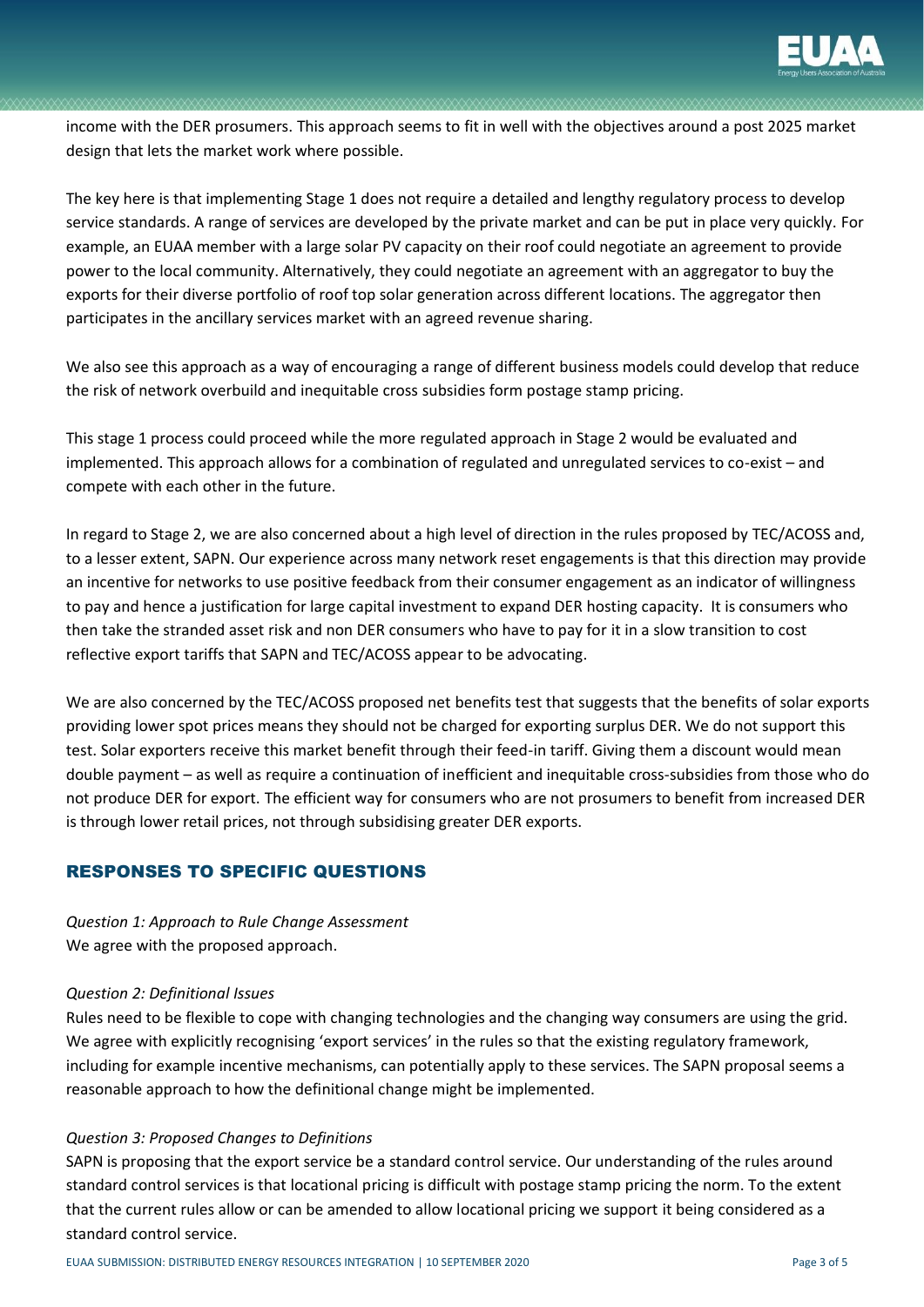

#### *Question 4: Obligation on DNSPs*

We are not convinced by the TEC/ACOSS proposal to create a positive obligation on networks to provide export services and do not support the net benefits test. We do not support their proposal for networks to provide a base level of service nor their proposed pricing principle. On the former, there should not be a guarantee of access on a constrained part of the network.

On the latter there is not enough detail of what the proposed amendment to NER clause 6.18.5 to ensure DER export capacity is allocated 'fairly', actually means. We know it does not mean 'first come, first served' or by auctioning it off to the highest bidder. There are many legitimate definitions of 'fair' and it is difficult to express a view in the absence of a clear definition. We are concerned that one view, among many, of 'equity' and 'fairness' will hinder efficient network investment and DER expansion.

#### *Question 5: Efficiency Incentives*

Subject to our comments above on locational pricing for a standard control service, we support the application of existing incentive schemes to export prices. We presume this may require separate 'buckets' for capex and opex costs for the incentives to apply to.

#### *Question 6: Pricing Arrangements*

Our principles for the provision of regulated export services are:

- an AER assessment under the existing rules of the prudent and efficient level of capex/opex to be spent,
- cost reflective pricing (Chapter 6 of the NER) for export services that provide for the full recovery of the additional AER approved capex/opex solely from those that are utilising the export service with no crosssubsidisation from other consumers who are not utilising the export service,
- this cost reflective pricing would include the network passing on the savings e.g. augmentation that is delayed or no longer required because of increased DER production , and
- any transition to this export pricing should be as fast as possible as the longer the delay the longer the continuation of an inequitable cross-subsidy from those customers without DER.

We support the SVDP/SAPN proposal to remove NER clause 6.1.4. This will provide networks with the flexibility to create different pricing structures to meet the varying needs of potential customers. This can include a combination of connection, volumetric and other charges that for example, vary in a non-linear way with export capacity and time of day when exports are being made. Customers will then have a direct and efficient signal that they can use to decide their individual efficient level of exports. Part of that decision will be to decide whether to increase selfconsumption at particular times of the day and use a battery to delay export to a higher value time of the day.

We are concerned that a postage stamp export price across a network would be inefficient and perpetuate the inequitable cross-subsidies. There are obvious efficiency and equity benefits in having a locational export price that reflects the varying levels of spare export capacity at different points in the network. Networks should have the flexibility to define regional export prices based on their level of knowledge of particular regional differences in costs of augmentation and benefits of additional DER.

There would need to be rules around grandfathering e.g. where a location moves from unconstrained to constrained, those who connected when unconstrained would continue to not be charged for their existing level of exports but they would be charged for any expansion in their exports when the location is constrained, as would new exporters in that now constrained location.

The price should apply to all exports above the grandfathered volume and not be 'opt-in'.